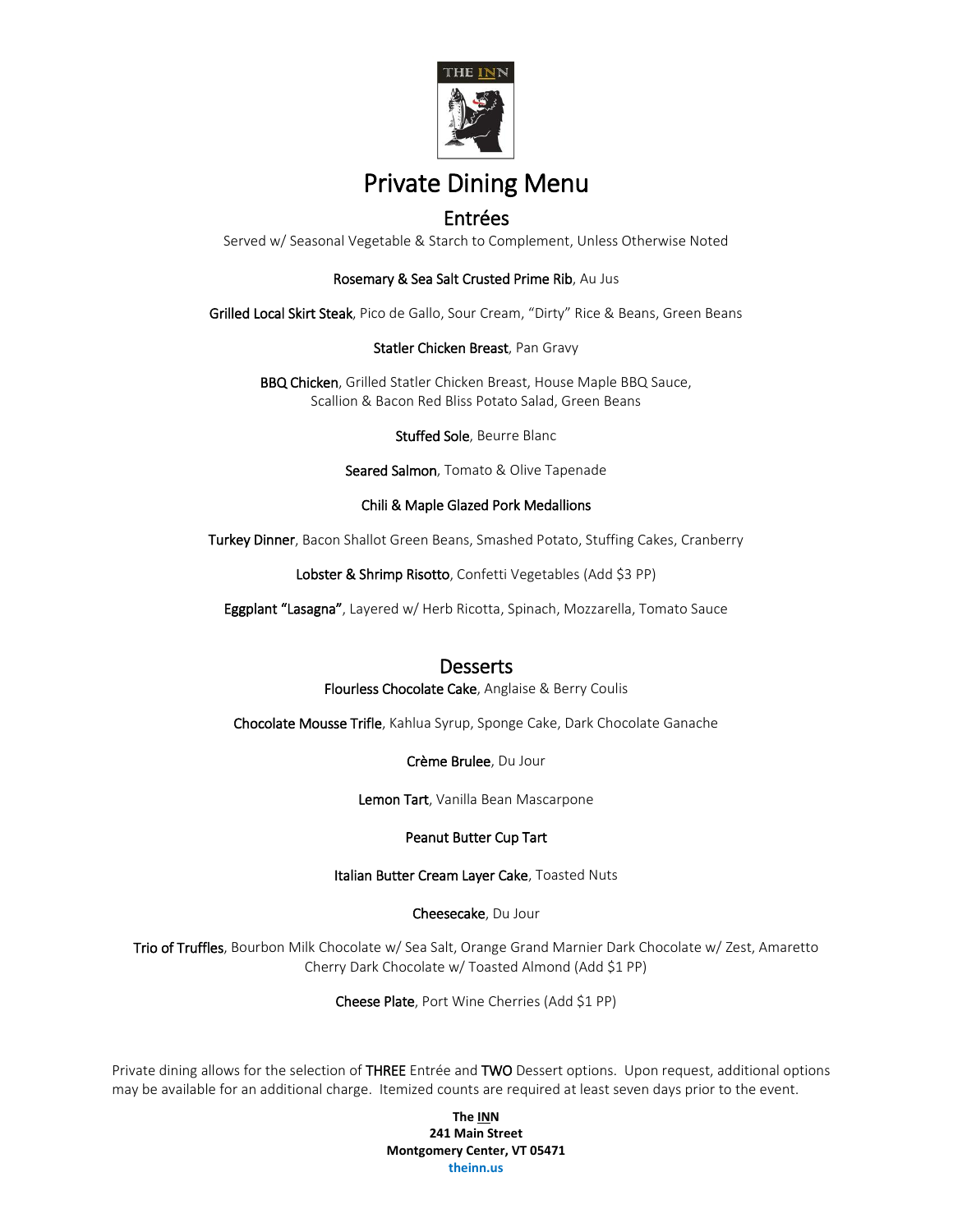

# Appetizers

Timbale of Poached Lobster, Crispy Potato, Greens, Lemon/Chive Vinaigrette (Add \$3 PP)

Chevre Croquettes, Cucumber Tomato Salad, Roast Tomato Relish, Greens

Spring Roll, Shrimp or Vegetable, Napa Cabbage, Cilantro, Sesame Lemon Ginger Dressing (Crab Add \$2 PP)

Antipasti, Selected Italian Meats and Cheeses, Olives, Caramelized Onion Mascarpone, Roasted Garlic Tomato and Feta Tapenade, Crostini (Add \$2 PP)

Seared Duck Salad, Endive, Herb Vinaigrette, Port Wine Cherries (Add \$1 PP)

Classic Shrimp Cocktail, Cured Lemon Zest

Fried Chicken Liver, Frisee, Bacon, Red Wine Gastrique

Stuffed Mushrooms, Arugula, Parmesan Bread Crumbs, Remoulade (Crab Add \$2 PP)

Seared Scallop, Vegetable Slaw, Fingerling Potato, Bacon Aioli (Add \$2 PP)

Private dining allows for the selection of TWO Appetizer options. Upon request, additional options may be available for an additional charge. Itemized counts are required at least seven days prior to the event.

> **The INN 241 Main Street Montgomery Center, VT 05471 theinn.us**